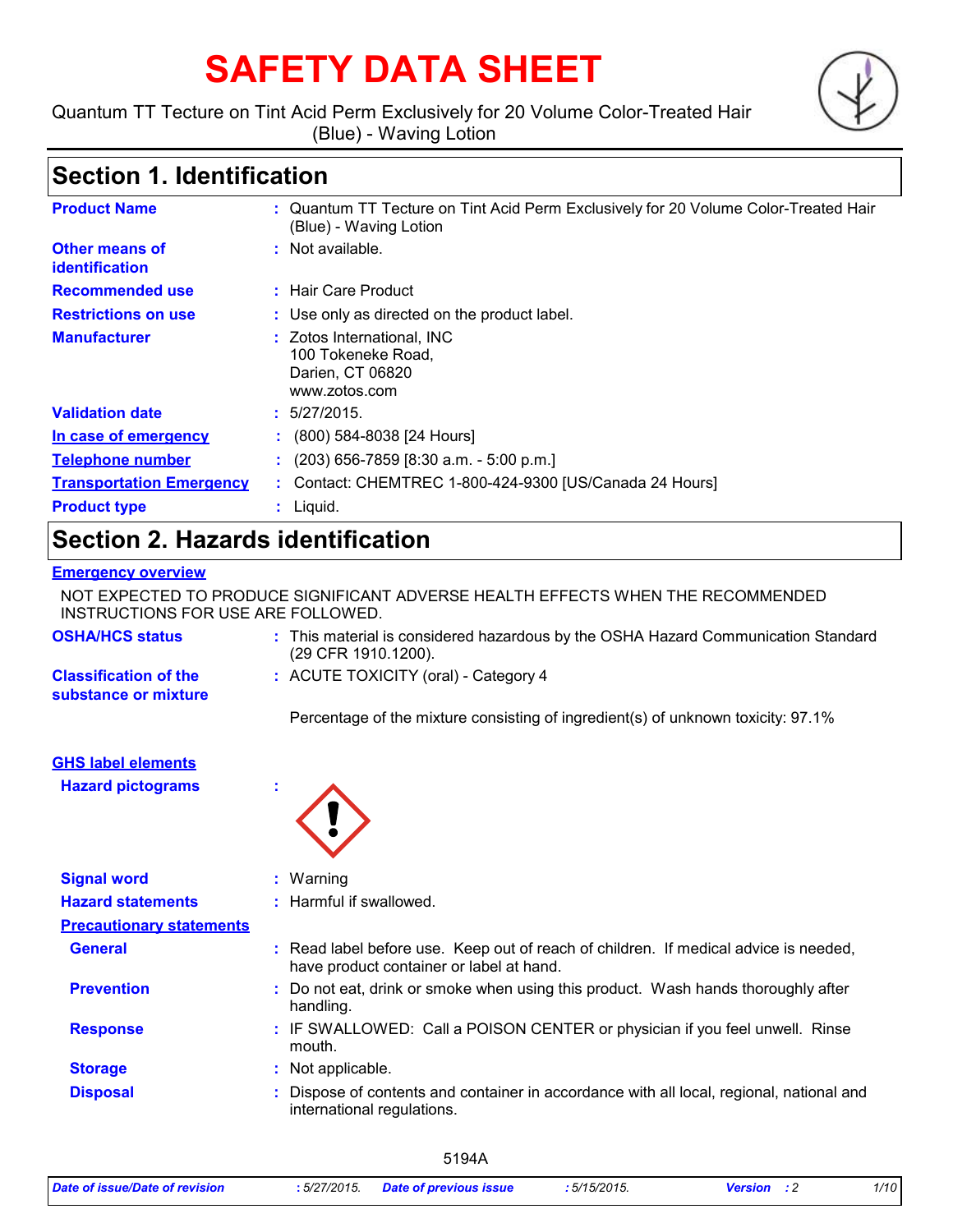*Quantum TT Tecture on Tint Acid Perm Exclusively for 20 Volume Color-Treated Hair (Blue) - Waving Lotion*

# **Section 2. Hazards identification**

**Hazards not otherwise classified**

**:** None known.

# **Section 3. Composition/information on ingredients**

**Substance/mixture :**

Mixture

#### **United States**

| <b>Name</b>       | $\frac{9}{6}$ | <b>CAS number</b> |
|-------------------|---------------|-------------------|
| ammonium chloride | 1.50          | 12125-02-9        |
| I ammonia         | 1.26          | 1336-21-6         |

Any concentration shown as a range is to protect confidentiality or is due to batch variation.

**There are no additional ingredients present which, within the current knowledge of the supplier and in the concentrations applicable, are classified as hazardous to health or the environment and hence require reporting in this section.**

**Occupational exposure limits, if available, are listed in Section 8.**

### **Section 4. First aid measures**

### **Description of necessary first aid measures**

| <b>Eye contact</b>                                                                   |  | : Immediately flush eyes with running water for at least 15 minutes, keeping eyelids open.<br>Get medical attention if you feel unwell.                                  |  |
|--------------------------------------------------------------------------------------|--|--------------------------------------------------------------------------------------------------------------------------------------------------------------------------|--|
| <b>Inhalation</b>                                                                    |  | : Remove victim to fresh air and keep at rest in a position comfortable for breathing. Get<br>medical attention if you feel unwell.                                      |  |
| <b>Skin contact</b>                                                                  |  | : Wash contaminated skin with soap and water.                                                                                                                            |  |
| <b>Ingestion</b>                                                                     |  | : Get medical attention immediately.                                                                                                                                     |  |
| Indication of immediate medical attention and special treatment needed, if necessary |  |                                                                                                                                                                          |  |
| <b>Notes to physician</b>                                                            |  | : In case of inhalation of decomposition products in a fire, symptoms may be delayed.<br>The exposed person may need to be kept under medical surveillance for 48 hours. |  |
| <b>Specific treatments</b>                                                           |  | : No specific treatment.                                                                                                                                                 |  |
| <b>Protection of first-aiders</b>                                                    |  | : Use suitable protective equipment (section 8). Avoid exposure.                                                                                                         |  |

### **See toxicological information (Section 11)**

### **Section 5. Fire-fighting measures**

| <b>Extinguishing media</b>                           |                                                                                                                                                                 |
|------------------------------------------------------|-----------------------------------------------------------------------------------------------------------------------------------------------------------------|
| <b>Suitable extinguishing</b><br>media               | : Use an extinguishing agent suitable for the surrounding fire.                                                                                                 |
| <b>Unsuitable extinguishing</b><br>media             | : None known.                                                                                                                                                   |
| <b>Specific hazards arising</b><br>from the chemical | : In a fire or if heated, a pressure increase will occur and the container may burst.                                                                           |
| <b>Hazardous thermal</b><br>decomposition products   | : Decomposition products may include the following materials:<br>carbon dioxide<br>carbon monoxide<br>nitrogen oxides<br>sulfur oxides<br>halogenated compounds |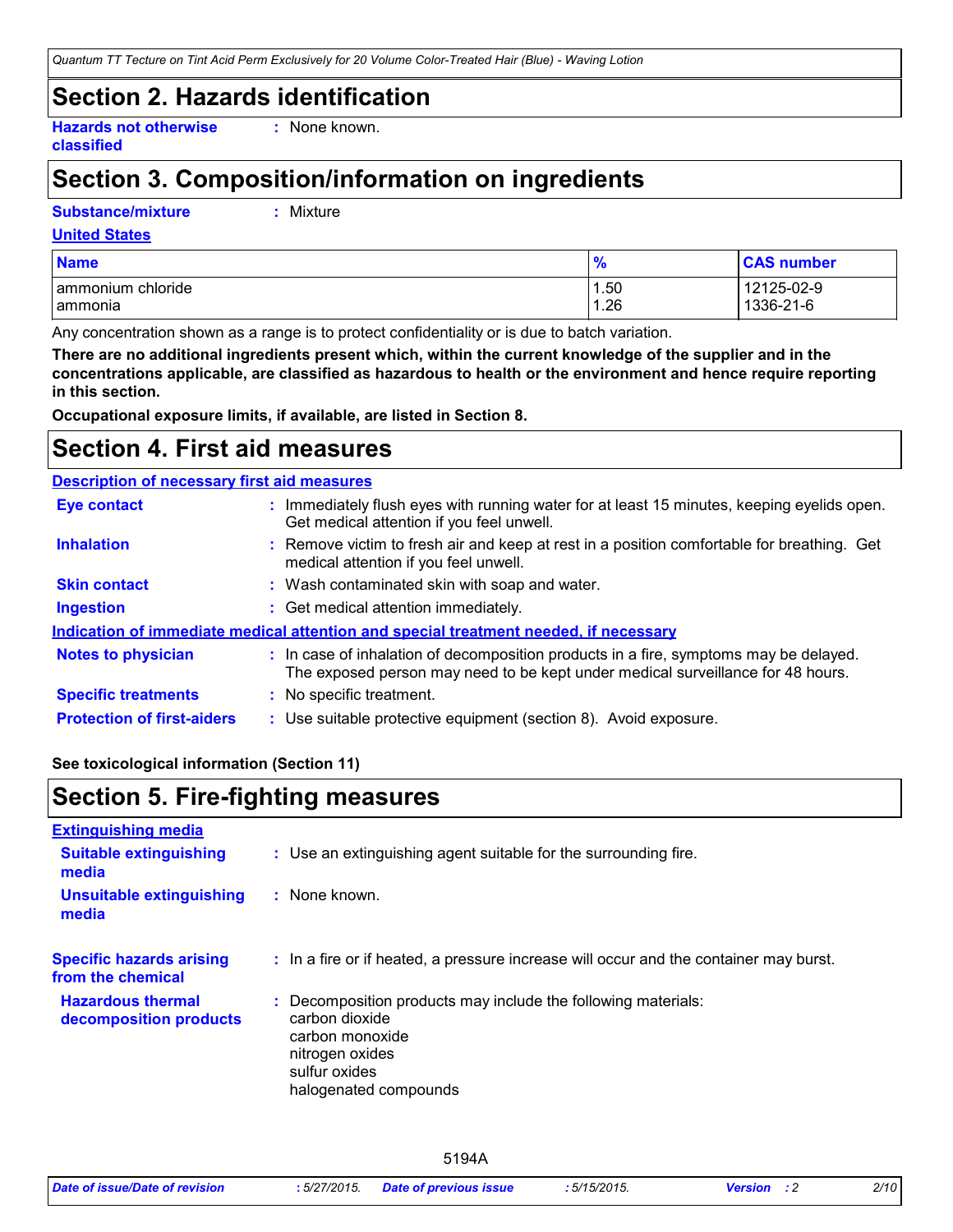### **Section 5. Fire-fighting measures**

| <b>Special protective actions</b><br>for fire-fighters   | : Promptly isolate the scene by removing all persons from the vicinity of the incident if<br>there is a fire. No action shall be taken involving any personal risk or without suitable<br>training. |
|----------------------------------------------------------|-----------------------------------------------------------------------------------------------------------------------------------------------------------------------------------------------------|
| <b>Special protective</b><br>equipment for fire-fighters | : Fire-fighters should wear appropriate protective equipment and self-contained breathing<br>apparatus (SCBA) with a full face-piece operated in positive pressure mode.                            |

### **Section 6. Accidental release measures**

**Environmental precautions Personal precautions, protective equipment and emergency procedures :** Avoid dispersal of spilled material and runoff and contact with soil, waterways, drains **:** No action shall be taken involving any personal risk or without suitable training. Evacuate surrounding areas. Keep unnecessary and unprotected personnel from entering. Do not touch or walk through spilled material. Avoid breathing vapor or mist. Provide adequate ventilation. Wear appropriate respirator when ventilation is inadequate. Put on appropriate personal protective equipment. and sewers. Inform the relevant authorities if the product has caused environmental pollution (sewers, waterways, soil or air). **For non-emergency personnel For emergency responders :** If specialised clothing is required to deal with the spillage, take note of any information in Section 8 on suitable and unsuitable materials. See also the information in "For nonemergency personnel".

#### **Methods and materials for containment and cleaning up**

| <b>Small spill</b> | : Stop leak if without risk. Dilute with water and mop up if water-soluble.                                                                                                                                                                                                                                                                                                                                                       |
|--------------------|-----------------------------------------------------------------------------------------------------------------------------------------------------------------------------------------------------------------------------------------------------------------------------------------------------------------------------------------------------------------------------------------------------------------------------------|
| <b>Large spill</b> | : Stop leak if without risk. Contain and collect spillage with non-combustible, absorbent<br>material e.g. sand, earth, vermiculite or diatomaceous earth and place in container for<br>disposal according to local regulations (see Section 13). Contaminated absorbent<br>material may pose the same hazard as the spilled product. Note: see Section 1 for<br>emergency contact information and Section 13 for waste disposal. |

### **Section 7. Handling and storage**

| <b>Precautions for safe handling</b>                                             |                                                                                                                                                                                                                                                                                    |
|----------------------------------------------------------------------------------|------------------------------------------------------------------------------------------------------------------------------------------------------------------------------------------------------------------------------------------------------------------------------------|
| <b>Protective measures</b>                                                       | : Put on appropriate personal protective equipment (see Section 8). Do not ingest. Avoid<br>contact with eyes, skin and clothing. Avoid breathing vapor or mist.                                                                                                                   |
| <b>Advice on general</b><br>occupational hygiene                                 | : Eating, drinking and smoking should be prohibited in areas where this material is<br>handled, stored and processed. Remove contaminated clothing and protective<br>equipment before entering eating areas. See also Section 8 for additional information<br>on hygiene measures. |
| <b>Conditions for safe storage,</b><br>including any<br><b>incompatibilities</b> | Store in accordance with local regulations. Store in original container protected from<br>direct sunlight in a dry, cool and well-ventilated area, away from incompatible materials<br>(see Section 10) and food and drink.                                                        |

### **Section 8. Exposure controls/personal protection**

**Control parameters United States**

**Occupational exposure limits**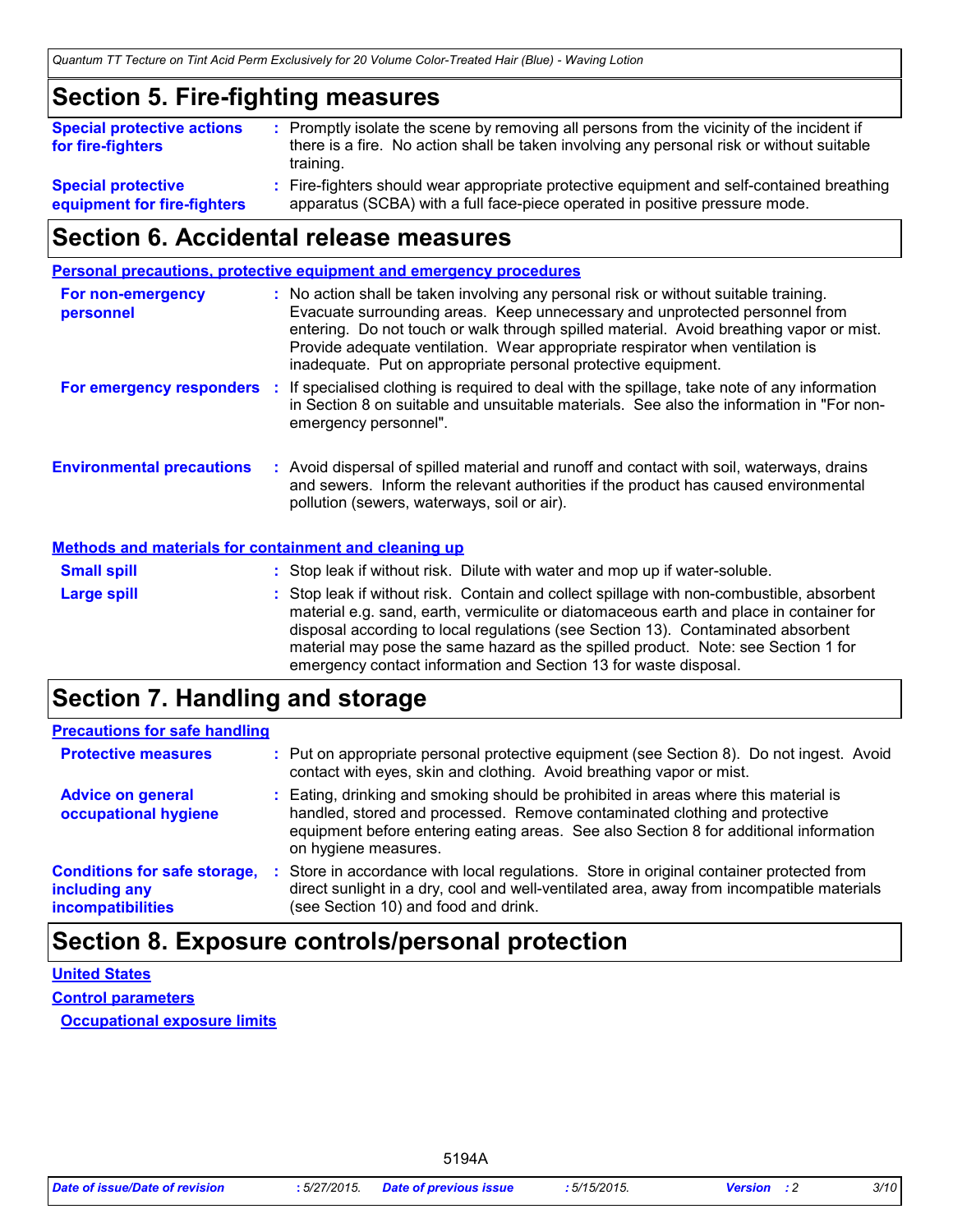### **Section 8. Exposure controls/personal protection**

| <b>Ingredient name</b> | <b>Exposure limits</b>                                                                                                                                                                                                                                                                                                                                                                                                  |
|------------------------|-------------------------------------------------------------------------------------------------------------------------------------------------------------------------------------------------------------------------------------------------------------------------------------------------------------------------------------------------------------------------------------------------------------------------|
| ammonium chloride      | <b>ACGIH TLV (United States, 4/2014).</b><br>TWA: 10 mg/m <sup>3</sup> 8 hours. Form: Fume<br>STEL: 20 mg/m <sup>3</sup> 15 minutes. Form: Fume<br>NIOSH REL (United States, 10/2013).<br>TWA: 10 mg/m <sup>3</sup> 10 hours. Form: Fume<br>STEL: 20 mg/m <sup>3</sup> 15 minutes. Form: Fume<br>OSHA PEL 1989 (United States, 3/1989).<br>TWA: 10 mg/m <sup>3</sup> 8 hours.<br>STEL: 20 mg/m <sup>3</sup> 15 minutes. |

- **Appropriate engineering controls :** Good general ventilation should be sufficient to control worker exposure to airborne contaminants.
- **Environmental exposure controls**
- **:** Emissions from ventilation or work process equipment should be checked to ensure they comply with the requirements of environmental protection legislation. In some cases, fume scrubbers, filters or engineering modifications to the process equipment will be necessary to reduce emissions to acceptable levels.

| <b>Individual protection measures</b> |                                                                                                                                                                                                                                                                                                                            |
|---------------------------------------|----------------------------------------------------------------------------------------------------------------------------------------------------------------------------------------------------------------------------------------------------------------------------------------------------------------------------|
| <b>Hygiene measures</b>               |                                                                                                                                                                                                                                                                                                                            |
| <b>Hygiene measures</b>               | : When using do not eat, drink or smoke.                                                                                                                                                                                                                                                                                   |
| <b>Eye/face protection</b>            | : Safety glasses.                                                                                                                                                                                                                                                                                                          |
| <b>Skin protection</b>                |                                                                                                                                                                                                                                                                                                                            |
| <b>Hand protection</b>                | : Wear suitable gloves.                                                                                                                                                                                                                                                                                                    |
| <b>Body protection</b>                | : Wear suitable protective clothing.                                                                                                                                                                                                                                                                                       |
| <b>Other skin protection</b>          | : Appropriate footwear and any additional skin protection measures should be selected<br>based on the task being performed and the risks involved and should be approved by a<br>specialist before handling this product.                                                                                                  |
| <b>Other skin protection</b>          | : Appropriate footwear and any additional skin protection measures should be selected<br>based on the task being performed and the risks involved and should be approved by a<br>specialist before handling this product.                                                                                                  |
| <b>Respiratory protection</b>         | : Use a properly fitted, air-purifying or air-fed respirator complying with an approved<br>standard if a risk assessment indicates this is necessary. Respirator selection must be<br>based on known or anticipated exposure levels, the hazards of the product and the safe<br>working limits of the selected respirator. |

**Consult local authorities for acceptable exposure limits.**

# **Section 9. Physical and chemical properties**

| <b>Appearance</b>       |                                        |
|-------------------------|----------------------------------------|
| <b>Physical state</b>   | : Liquid. [Viscous liquid.]            |
| <b>Color</b>            | $:$ Off-white.                         |
| Odor                    | : Characteristic. Fragrant.            |
| рH                      | $\div$ 9.6 to 10.2                     |
| <b>Boiling point</b>    | : $>100^{\circ}$ C ( $>212^{\circ}$ F) |
| <b>Flash point</b>      | : Closed cup: Not applicable.          |
| <b>Relative density</b> | $: 1.01$ to 1.1                        |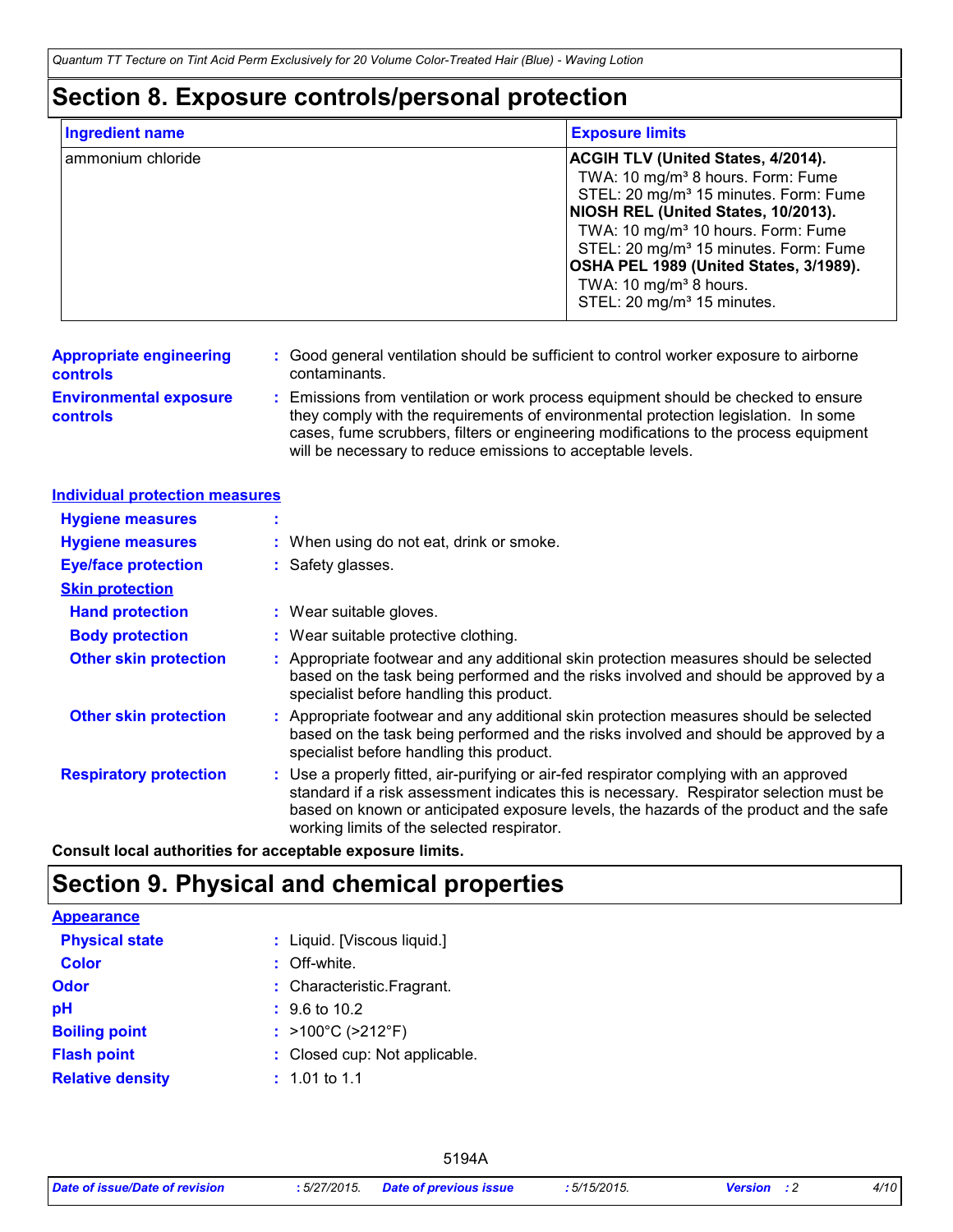*Quantum TT Tecture on Tint Acid Perm Exclusively for 20 Volume Color-Treated Hair (Blue) - Waving Lotion*

# **Section 10. Stability and reactivity**

| $\blacksquare$                               |                                                                                                           |
|----------------------------------------------|-----------------------------------------------------------------------------------------------------------|
| <b>Hazardous decomposition</b><br>products   | : Under normal conditions of storage and use, hazardous decomposition products should<br>not be produced. |
| <b>Incompatible materials</b>                | : No specific data.                                                                                       |
| <b>Conditions to avoid</b>                   | : No specific data.                                                                                       |
| <b>Possibility of hazardous</b><br>reactions | : Under normal conditions of storage and use, hazardous reactions will not occur.                         |
| <b>Chemical stability</b>                    | : The product is stable.                                                                                  |
| <b>Reactivity</b>                            | : No specific test data related to reactivity available for this product or its ingredients.              |

# **Section 11. Toxicological information**

### **United States**

### **Information on toxicological effects**

### **Acute toxicity**

| <b>Product/ingredient name</b> | <b>Result</b> | <b>Species</b> | <b>Dose</b> | <b>Exposure</b> |
|--------------------------------|---------------|----------------|-------------|-----------------|
| ammonium chloride              | LD50 Oral     | Rat            | 1650 mg/kg  |                 |
| l ammonia                      | LD50 Oral     | Rat            | 350 mg/kg   |                 |

#### **Irritation/Corrosion**

| <b>Product/ingredient name</b> | <b>Result</b>          | <b>Species</b> | <b>Score</b> | <b>Exposure</b>             | <b>Observation</b> |
|--------------------------------|------------------------|----------------|--------------|-----------------------------|--------------------|
| ammonium chloride              | Eyes - Mild irritant   | Rabbit         |              | 24 hours 500<br>milligrams  |                    |
|                                | Eyes - Severe irritant | Rabbit         |              | 100<br>milligrams           |                    |
| I ammonia                      | Eyes - Severe irritant | Rabbit         |              | 250<br>Micrograms           |                    |
|                                | Eyes - Severe irritant | Rabbit         |              | 0.5 minutes 1<br>milligrams | $\qquad \qquad$    |

### **Sensitization**

Not available.

### **Mutagenicity**

Not available.

#### **Carcinogenicity**

Not available.

### **Reproductive toxicity**

Not available.

### **Teratogenicity**

Not available.

### **Specific target organ toxicity (single exposure)**

Not available.

### **Specific target organ toxicity (repeated exposure)**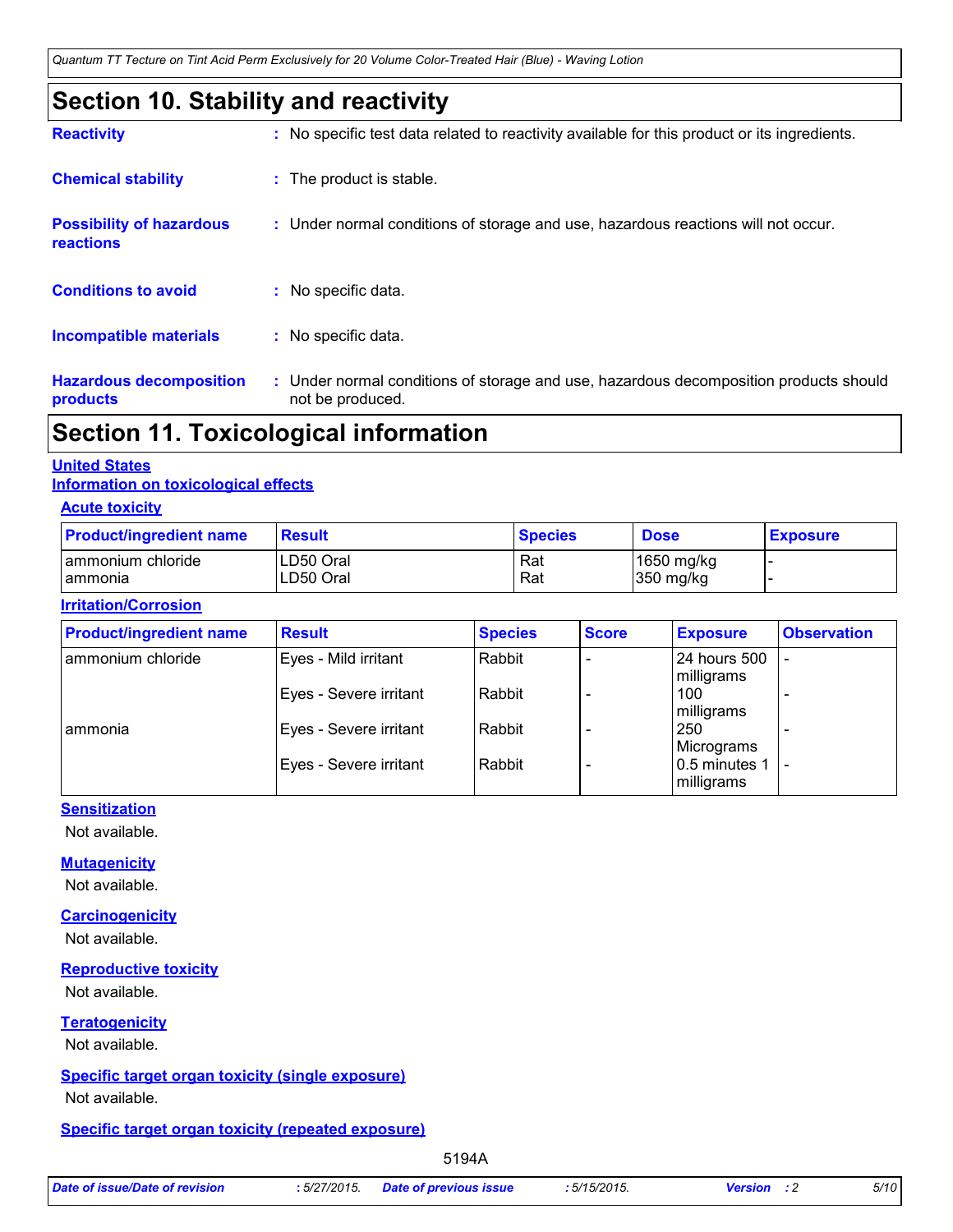# **Section 11. Toxicological information**

#### Not available.

### **Aspiration hazard**

Not available.

**Information on the likely :** Not available.

| routes of exposure                      |                                                   |                                                                                                                     |                  |  |  |  |  |
|-----------------------------------------|---------------------------------------------------|---------------------------------------------------------------------------------------------------------------------|------------------|--|--|--|--|
| <b>Potential acute health effects</b>   |                                                   |                                                                                                                     |                  |  |  |  |  |
| <b>Eye contact</b>                      |                                                   | : No known significant effects or critical hazards.                                                                 |                  |  |  |  |  |
| <b>Inhalation</b>                       |                                                   | Exposure to decomposition products may cause a health hazard. Serious effects may<br>be delayed following exposure. |                  |  |  |  |  |
| <b>Skin contact</b>                     |                                                   | : No known significant effects or critical hazards.                                                                 |                  |  |  |  |  |
| <b>Ingestion</b>                        |                                                   | : Harmful if swallowed.                                                                                             |                  |  |  |  |  |
|                                         |                                                   | <b>Symptoms related to the physical, chemical and toxicological characteristics</b>                                 |                  |  |  |  |  |
| <b>Eye contact</b>                      |                                                   | : No specific data.                                                                                                 |                  |  |  |  |  |
| <b>Inhalation</b>                       |                                                   | No specific data.                                                                                                   |                  |  |  |  |  |
| <b>Skin contact</b>                     |                                                   | No specific data.                                                                                                   |                  |  |  |  |  |
| <b>Ingestion</b>                        |                                                   | : No specific data.                                                                                                 |                  |  |  |  |  |
|                                         |                                                   | Delayed and immediate effects and also chronic effects from short and long term exposure                            |                  |  |  |  |  |
| <b>Short term exposure</b>              |                                                   |                                                                                                                     |                  |  |  |  |  |
| <b>Potential immediate</b><br>effects   |                                                   | : Not available.                                                                                                    |                  |  |  |  |  |
| <b>Potential delayed effects</b>        |                                                   | : Not available.                                                                                                    |                  |  |  |  |  |
| Long term exposure                      |                                                   |                                                                                                                     |                  |  |  |  |  |
| <b>Potential immediate</b><br>effects   |                                                   | : Not available.                                                                                                    |                  |  |  |  |  |
| <b>Potential delayed effects</b>        |                                                   | : Not available.                                                                                                    |                  |  |  |  |  |
| <b>Potential chronic health effects</b> |                                                   |                                                                                                                     |                  |  |  |  |  |
| Not available.                          |                                                   |                                                                                                                     |                  |  |  |  |  |
| <b>General</b>                          |                                                   | No known significant effects or critical hazards.                                                                   |                  |  |  |  |  |
| <b>Carcinogenicity</b>                  |                                                   | No known significant effects or critical hazards.                                                                   |                  |  |  |  |  |
| <b>Mutagenicity</b>                     |                                                   | No known significant effects or critical hazards.                                                                   |                  |  |  |  |  |
| <b>Teratogenicity</b>                   |                                                   | No known significant effects or critical hazards.                                                                   |                  |  |  |  |  |
| <b>Developmental effects</b>            | No known significant effects or critical hazards. |                                                                                                                     |                  |  |  |  |  |
| <b>Fertility effects</b>                |                                                   | No known significant effects or critical hazards.                                                                   |                  |  |  |  |  |
| <b>Numerical measures of toxicity</b>   |                                                   |                                                                                                                     |                  |  |  |  |  |
| <b>Acute toxicity estimates</b>         |                                                   |                                                                                                                     |                  |  |  |  |  |
| <b>Route</b>                            |                                                   |                                                                                                                     | <b>ATE value</b> |  |  |  |  |
| Oral                                    |                                                   |                                                                                                                     | 634.3 mg/kg      |  |  |  |  |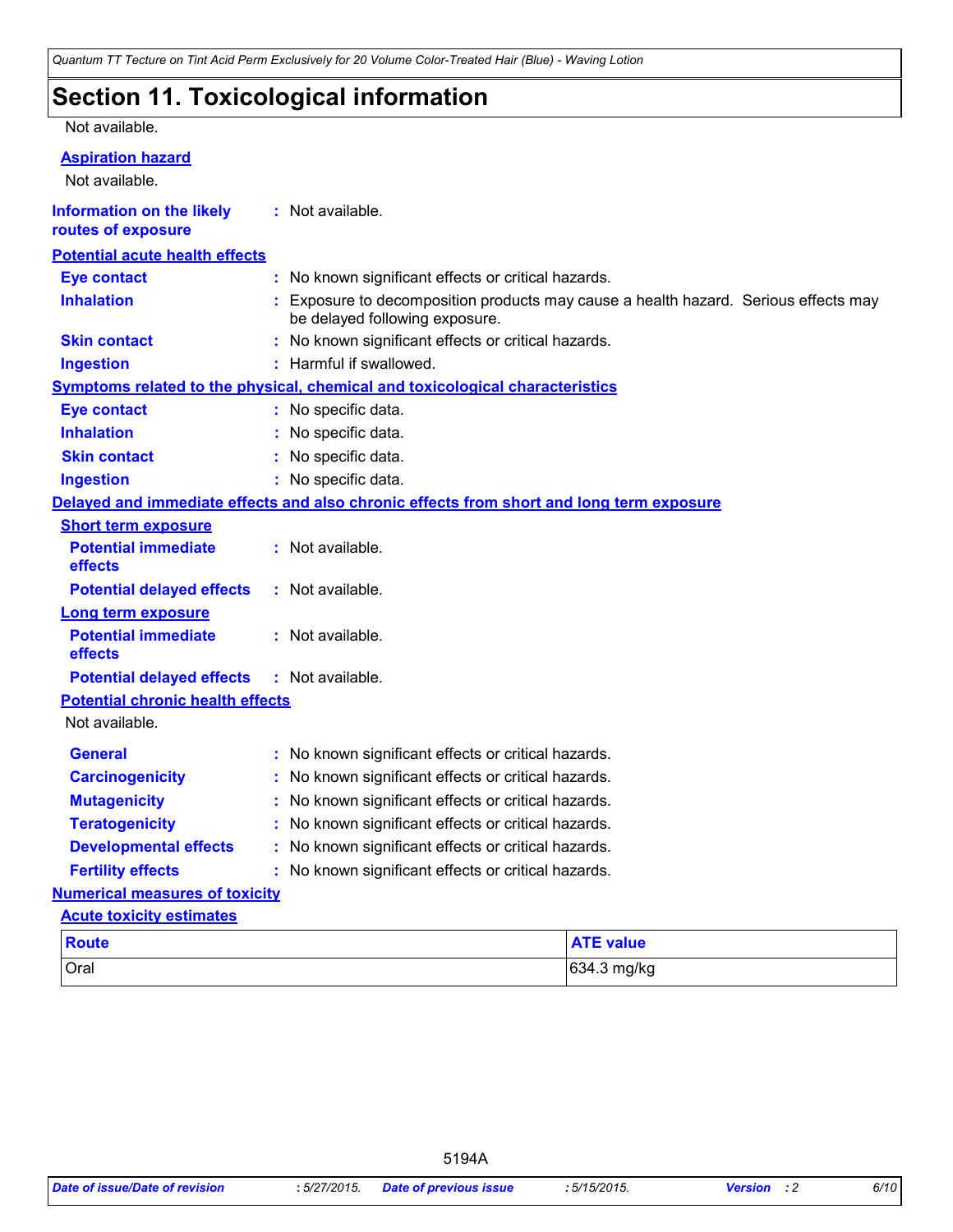# **Section 12. Ecological information**

### **United States**

### **Toxicity**

| <b>Product/ingredient name</b> | <b>Result</b>                                                                                               | <b>Species</b>                                                                                 | <b>Exposure</b>                |
|--------------------------------|-------------------------------------------------------------------------------------------------------------|------------------------------------------------------------------------------------------------|--------------------------------|
| ammonium chloride              | Acute EC50 0.07 mg/l Marine water                                                                           | Algae - Hormosira banksii -<br>Gamete                                                          | 72 hours                       |
|                                | Acute LC50 20 µg/l Fresh water                                                                              | Crustaceans - Macrobrachium<br>rosenbergii - Post-larvae                                       | 48 hours                       |
|                                | Acute LC50 390 µg/l Fresh water                                                                             | Daphnia - Daphnia magna -<br>Young                                                             | 48 hours                       |
|                                | Acute LC50 80 µg/l Fresh water                                                                              | Fish - Oncorhynchus mykiss                                                                     | 96 hours                       |
|                                | Chronic NOEC 0.6 mg/l Marine water                                                                          | Algae - Entomoneis punctulata -<br>Exponential growth phase                                    | 72 hours                       |
|                                | Chronic NOEC 330 µg/l Fresh water                                                                           | Crustaceans - Crangonyx sp. -<br>Juvenile (Fledgling, Hatchling,<br>Weanling)                  | 21 days                        |
| l ammonia                      | Chronic NOEC 19.66 mg/l Fresh water<br>Chronic NOEC 0.006 mg/l Fresh water<br>Acute LC50 37 ppm Fresh water | Daphnia - Daphnia magna<br>Fish - Ictalurus punctatus - Fry<br>Fish - Gambusia affinis - Adult | 21 days<br>30 days<br>96 hours |

#### **Persistence and degradability**

Not available.

### **Bioaccumulative potential**

| <b>Product/ingredient name</b> | $ $ LogP <sub>ow</sub> | <b>BCF</b> | <b>Potential</b> |
|--------------------------------|------------------------|------------|------------------|
| l ammonium chloride            | $\sim$ $\sim$<br>ـ ∠.⊂ |            | low              |

#### **Mobility in soil**

| <b>Soil/water partition</b><br>coefficient (K <sub>oc</sub> ) | : Not available.                                    |
|---------------------------------------------------------------|-----------------------------------------------------|
| <b>Other adverse effects</b>                                  | : No known significant effects or critical hazards. |

### **Section 13. Disposal considerations**

- **Disposal methods :**
- Disposal of this product, solutions and any by-products should at all times comply with the requirements of environmental protection and waste disposal legislation and any regional local authority requirements. Care should be taken when handling emptied containers that have not been cleaned or rinsed out.

# **Section 14. Transport information**

| <b>Regulatory</b><br>information       | <b>UN number</b>         | <b>Proper shipping name</b> | <b>Classes</b> |   | PG* Label | <b>Additional</b><br>information |
|----------------------------------------|--------------------------|-----------------------------|----------------|---|-----------|----------------------------------|
| <b>DOT Classification</b>              | <b>Not</b><br>regulated. |                             |                |   |           |                                  |
| <b>TDG Classification</b>              | Not<br>regulated.        |                             |                |   |           |                                  |
| <b>Mexico</b><br><b>Classification</b> | Not<br>regulated.        |                             |                |   |           |                                  |
| <b>ADR/RID Class</b>                   | <b>Not</b><br>regulated. |                             |                | - |           |                                  |
| <b>IMDG Class</b>                      | <b>Not</b><br>regulated. |                             |                | ۳ |           |                                  |
|                                        |                          | 5194A                       |                |   |           |                                  |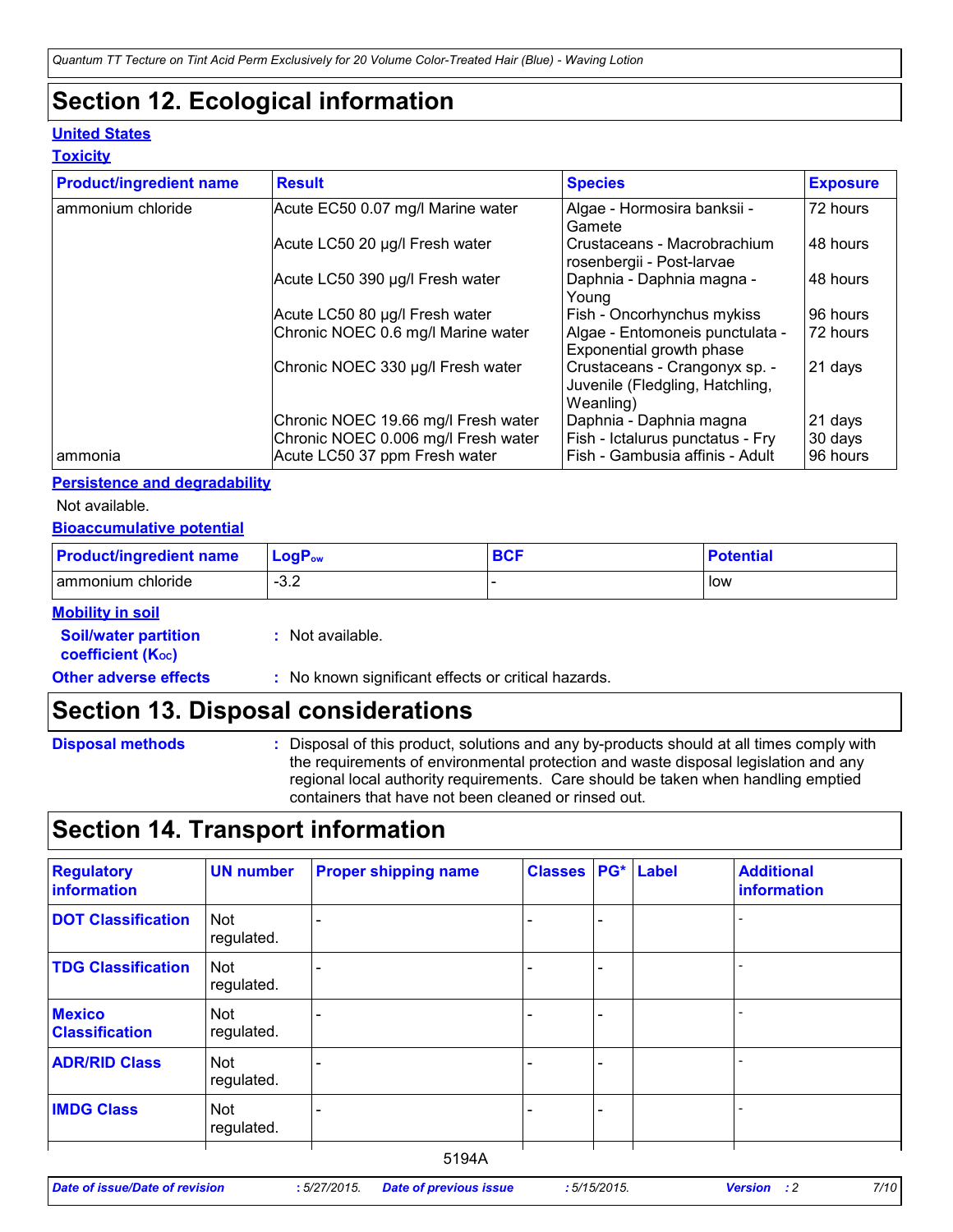| Quantum TT Tecture on Tint Acid Perm Exclusively for 20 Volume Color-Treated Hair (Blue) - Waving Lotion |                     |  |  |  |  |  |
|----------------------------------------------------------------------------------------------------------|---------------------|--|--|--|--|--|
| Section 14. Transport information                                                                        |                     |  |  |  |  |  |
| <b>IATA-DGR Class</b>                                                                                    | l Not<br>regulated. |  |  |  |  |  |
| PG <sup>*</sup> : Packing group                                                                          |                     |  |  |  |  |  |

### **Section 15. Regulatory information**

| <b>U.S. Federal regulations</b>                                                   | : TSCA 8(a) CDR Exempt/Partial exemption: Not determined                  |
|-----------------------------------------------------------------------------------|---------------------------------------------------------------------------|
|                                                                                   | United States inventory (TSCA 8b): All components are listed or exempted. |
|                                                                                   | Clean Water Act (CWA) 311: ammonium chloride; ammonia, anhydrous          |
|                                                                                   | Clean Air Act (CAA) 112 regulated toxic substances: ammonia, anhydrous    |
| <b>Clean Air Act Section 112</b><br>(b) Hazardous Air<br><b>Pollutants (HAPS)</b> | : Not listed                                                              |
| <b>Clean Air Act Section 602</b><br><b>Class I Substances</b>                     | : Not listed                                                              |
| <b>Clean Air Act Section 602</b><br><b>Class II Substances</b>                    | : Not listed                                                              |
| <b>DEA List I Chemicals</b><br><b>(Precursor Chemicals)</b>                       | : Not listed                                                              |
| <b>DEA List II Chemicals</b><br><b>(Essential Chemicals)</b>                      | : Not listed                                                              |
| <b>SARA 302/304</b>                                                               |                                                                           |
| <b>Composition/information on ingredients</b>                                     |                                                                           |
| No products were found.                                                           |                                                                           |

### **SARA 304 RQ :** Not applicable.

#### **SARA 311/312**

**Classification :** Immediate (acute) health hazard

### **Composition/information on ingredients**

| <b>Name</b>       | $\frac{9}{6}$ | <b>Fire</b> | <b>Sudden</b><br>hazard release of<br><b>pressure</b> | <b>Reactive</b> | <b>Immediate</b><br>(acute)<br>health<br>hazard | <b>Delayed</b><br>(chronic)<br>health<br>hazard |
|-------------------|---------------|-------------|-------------------------------------------------------|-----------------|-------------------------------------------------|-------------------------------------------------|
| ammonium chloride | . 50          | No.         | No.                                                   | No.             | Yes.                                            | No.                                             |
| I ammonia         | 1.26          | No.         | No.                                                   | No.             | Yes.                                            | No.                                             |

#### **SARA 313**

|                              | <b>Product name</b> | <b>CAS number</b> | $\frac{9}{6}$ |
|------------------------------|---------------------|-------------------|---------------|
| <b>Form R - Reporting</b>    | ammonium chloride   | 12125-02-9        | 1.50          |
| requirements                 | ammonia             | 1336-21-6         | 1.26          |
| <b>Supplier notification</b> | ammonium chloride   | 12125-02-9        | 1.50          |
|                              | ammonia             | $1336 - 21 - 6$   | 1.26          |

SARA 313 notifications must not be detached from the SDS and any copying and redistribution of the SDS shall include copying and redistribution of the notice attached to copies of the SDS subsequently redistributed.

### **State regulations**

### **Massachusetts**

The following components are listed: AMMONIUM CHLORIDE; AMMONIA **:**

**New York :** The following components are listed: Ammonium chloride; Ammonia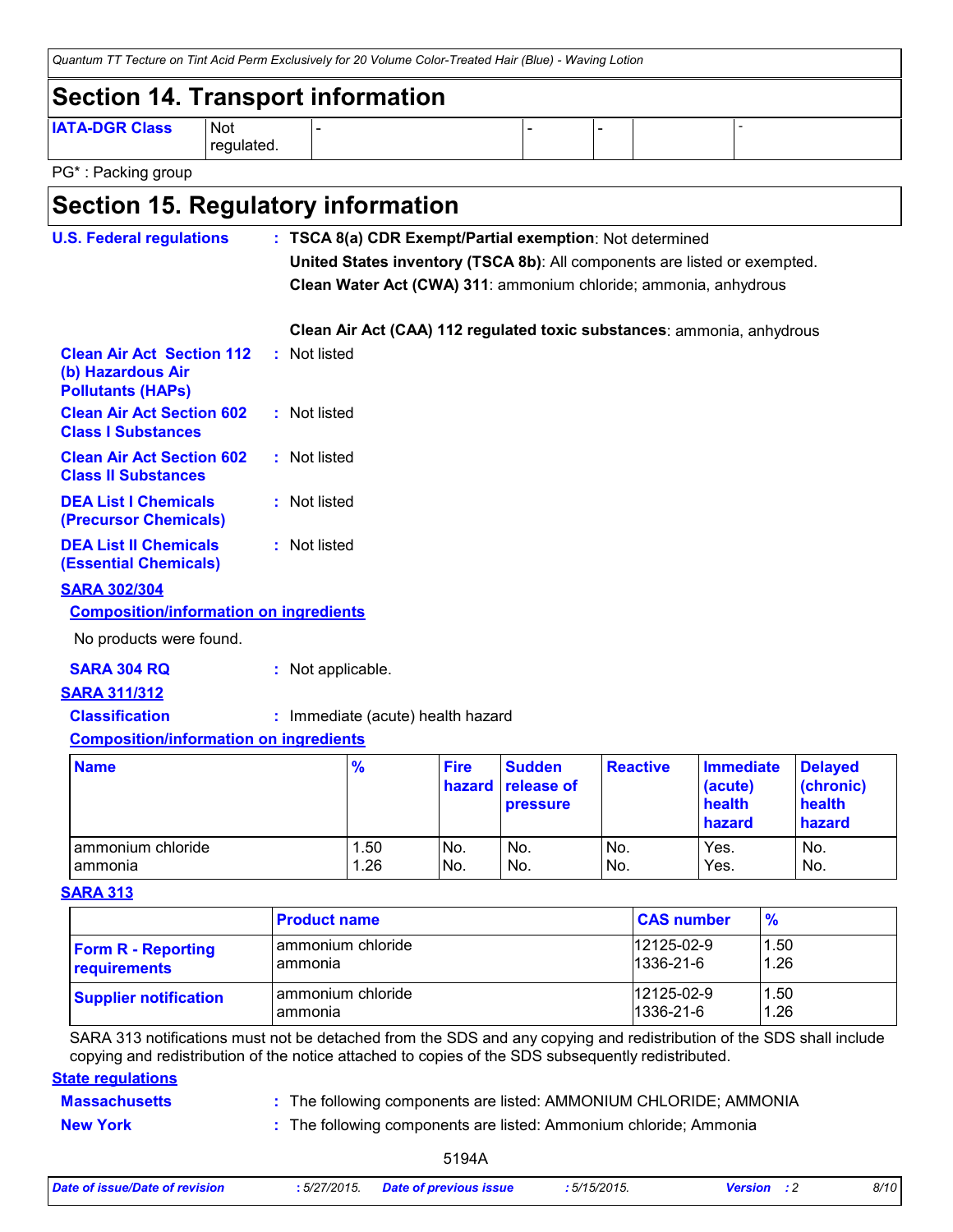*Quantum TT Tecture on Tint Acid Perm Exclusively for 20 Volume Color-Treated Hair (Blue) - Waving Lotion*

### **Section 15. Regulatory information**

| <b>New Jersev</b> |
|-------------------|
|-------------------|

**:** The following components are listed: AMMONIUM CHLORIDE; AMMONIA

**Pennsylvania :** The following components are listed: AMMONIUM CHLORIDE ((NH4)CL); AMMONIA

### **California Prop. 65**

Not available. CALIFORNIA PROPOSITION 65: The following statement is made in order to comply with the California Safe Drinking Water and Toxic Enforcement Act of 1986. This product is not known to the State of California to cause cancer.

### **International regulations**

**Chemical Weapon Convention List Schedules I, II & III Chemicals**

Not listed.

### **Montreal Protocol (Annexes A, B, C, E)**

Not listed.

**Stockholm Convention on Persistent Organic Pollutants**

Not listed.

### **Rotterdam Convention on Prior Inform Consent (PIC)**

Not listed.

### **UNECE Aarhus Protocol on POPs and Heavy Metals**

Not listed.

| <b>Canada</b>                                                                                                                                                                                                |                                                                                            |  |
|--------------------------------------------------------------------------------------------------------------------------------------------------------------------------------------------------------------|--------------------------------------------------------------------------------------------|--|
| <b>WHMIS (Canada)</b>                                                                                                                                                                                        | : Class D-2B: Material causing other toxic effects (Toxic).<br>Class E: Corrosive material |  |
| <b>Canadian lists</b>                                                                                                                                                                                        |                                                                                            |  |
| <b>Canadian NPRI</b>                                                                                                                                                                                         | : The following components are listed: Ammonia (total); Ammonia (total); Ammonia (total)   |  |
| <b>CEPA Toxic substances</b>                                                                                                                                                                                 | : The following components are listed: Ammonia dissolved in water                          |  |
| <b>Canada inventory</b>                                                                                                                                                                                      | : All components are listed or exempted.                                                   |  |
| This product has been classified in accordance with the hazard criteria of the Controlled Products Regulations<br>and the MSDS contains all the information required by the Controlled Products Regulations. |                                                                                            |  |

#### **Mexico**

**Classification :**



# **Section 16. Other information**

**Hazardous Material Information System (U.S.A.)**



**Caution: HMIS® ratings are based on a 0-4 rating scale, with 0 representing minimal hazards or risks, and 4 representing significant hazards or risks Although HMIS® ratings are not required on SDSs under 29 CFR 1910. 1200, the preparer may choose to provide them. HMIS® ratings are to be used with a fully implemented HMIS® program. HMIS® is a registered mark of the National Paint & Coatings Association (NPCA). HMIS® materials may be purchased exclusively from J. J. Keller (800) 327-6868.**